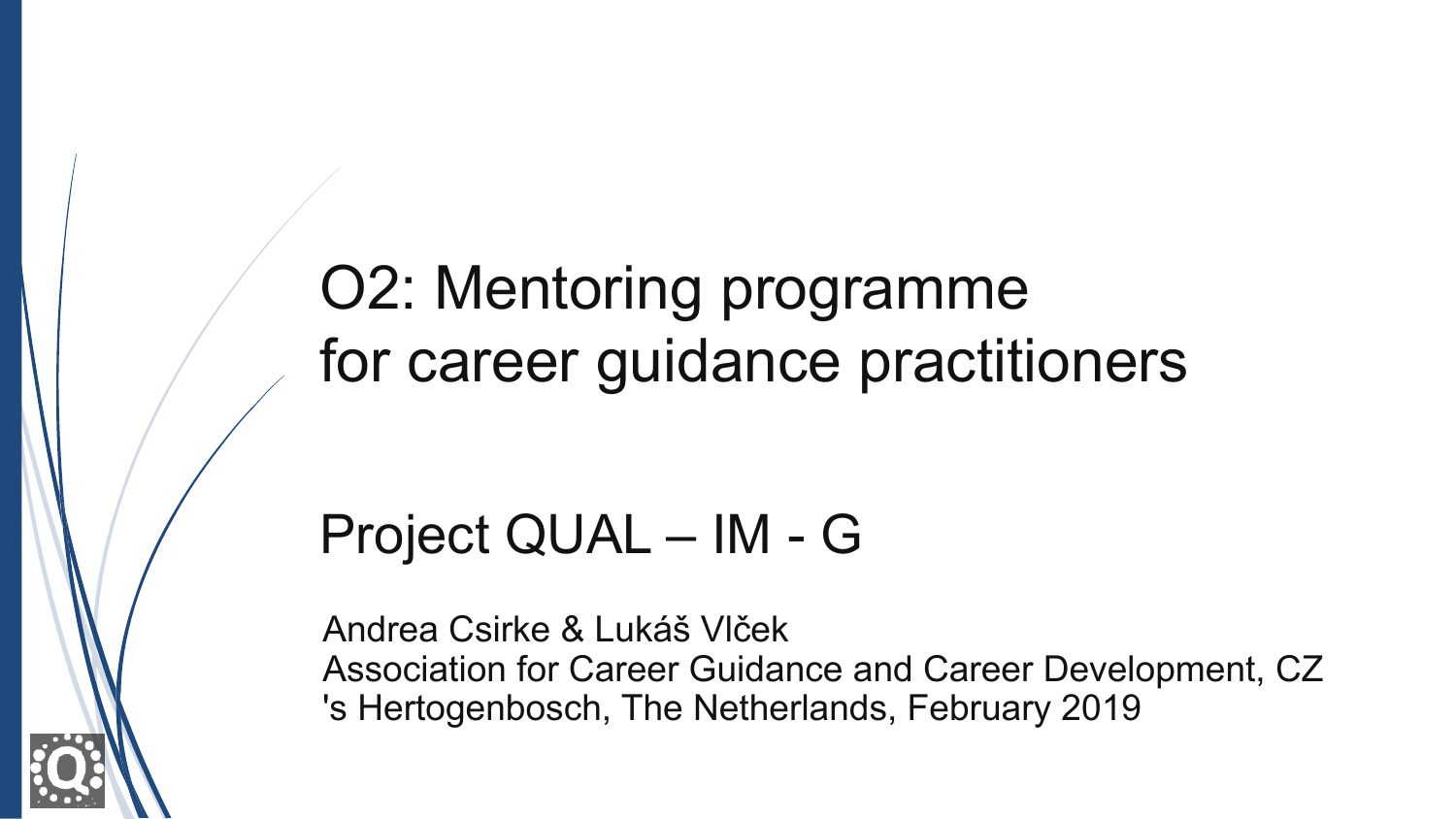### What is O2 about?

The mentoring programme contains

- recommendations
- training modules
- other activities

that allow **experienced counsellors** to develop skills and competences in areas required in most of the quality assessment practices focused on individual counsellors.

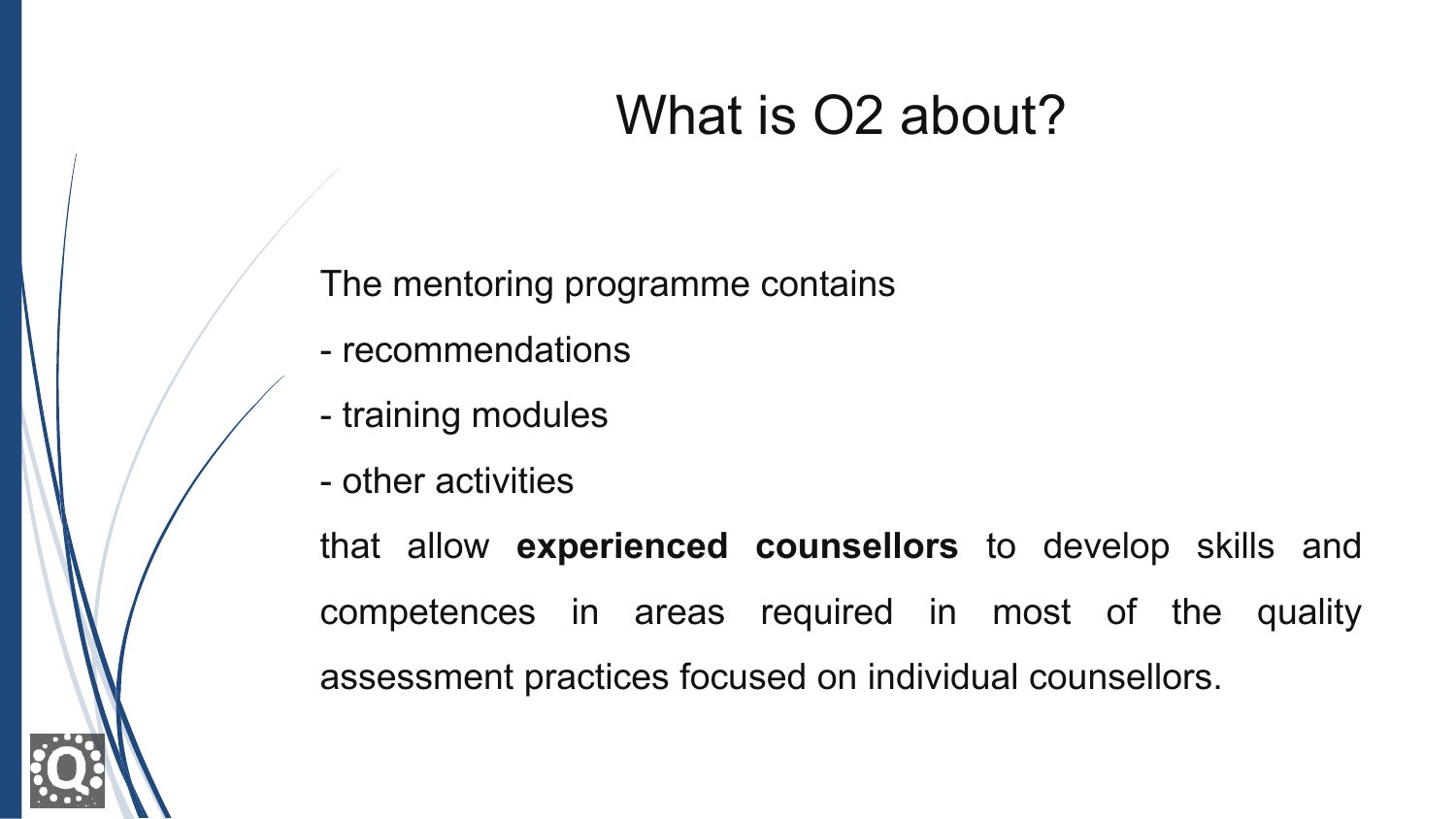## Why a new mentoring programme?

Innovation: (1) transferability potential:

- focus on one's capacity to comply with **transversal elements** of existing quality standards,
- **compatible** with existing transnational and national quality standards to different contexts.

(2) It also contains **mentoring methodology** that will allow the counsellor to monitor and document his progress in terms of professionality and compliance with quality requirements.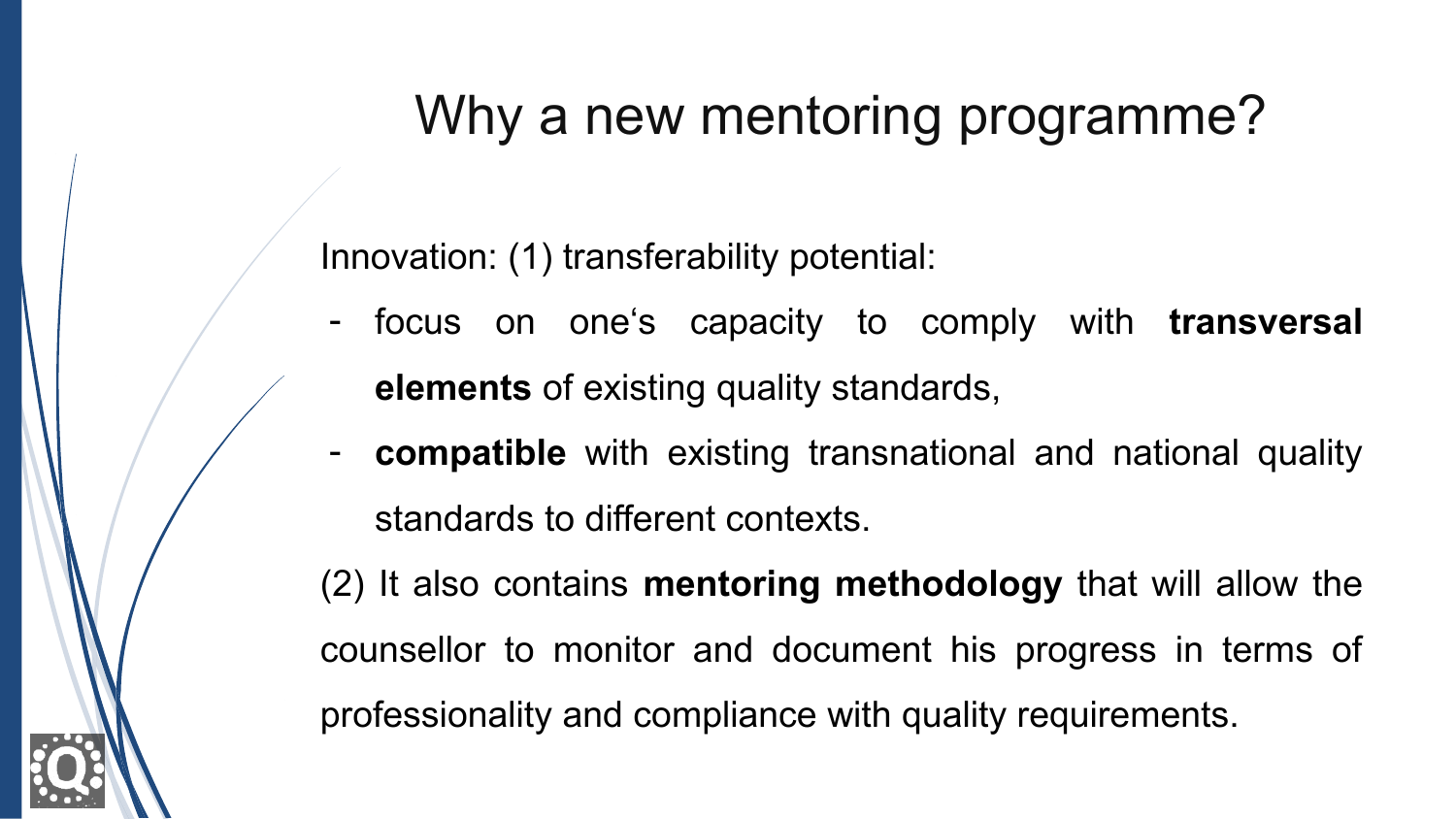### What's done?

### Draft version

- key issues identified in analytical paper
- templates and draft training programme
- 25 draft modules by all partners

Key issues indentified in O1

- only 14% of audited quality standards (3/21) has a mentoring programme (MP)
- common elements when developing MP:
- context location of meetings
- structure nature (1 to 1, group)
- goals goal-related (instrumental) & developmental
- infrastucture recruitment, requirements, support for the mentors
- dosage total hours and length, intensity (rel. only to developmental mentoring)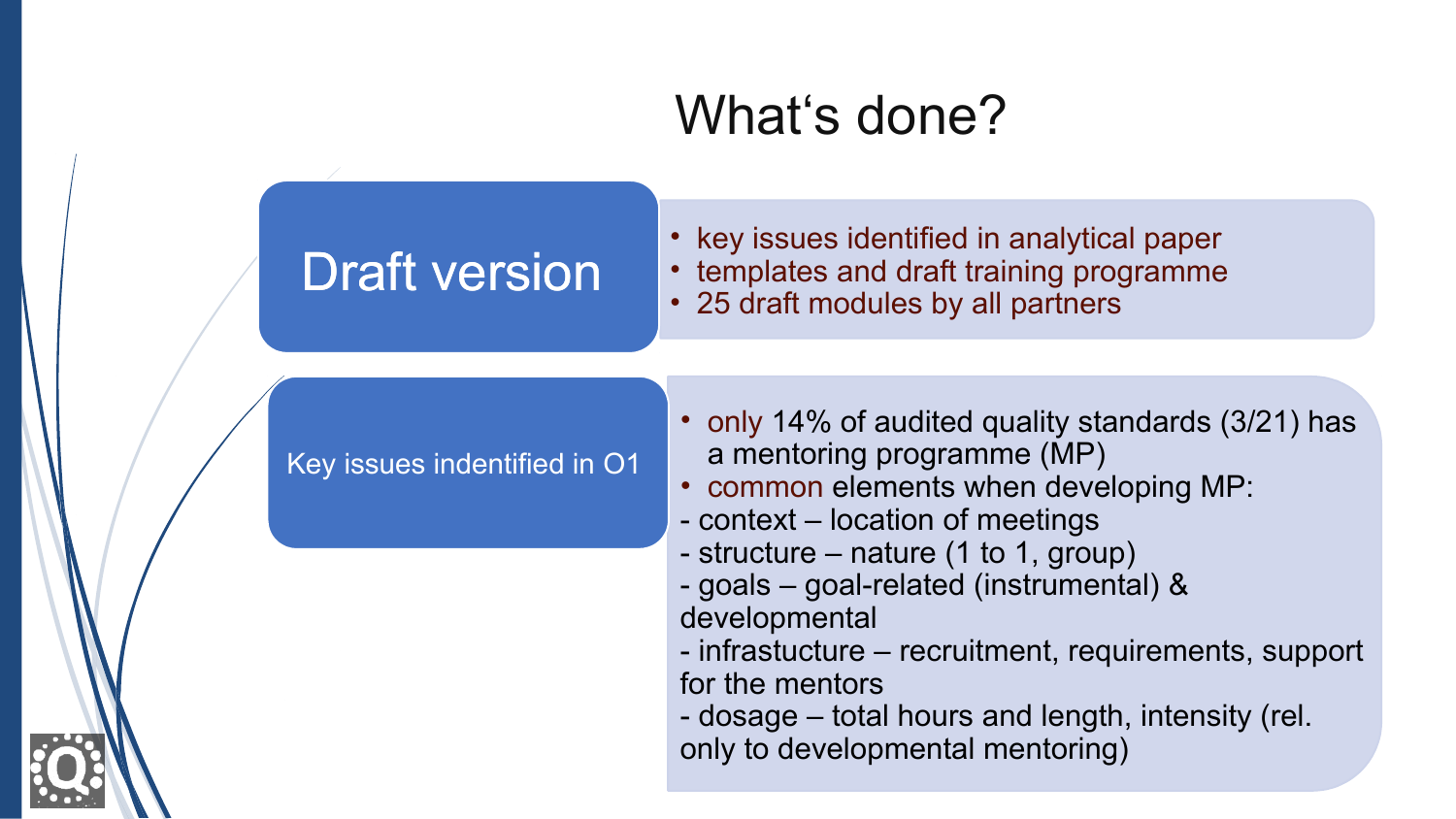### What's done?

# **Piloting**

• blended mobility mentoring programme in Slovakia and Czech Rebublic finalized • in Austria and Germany soon to be finalized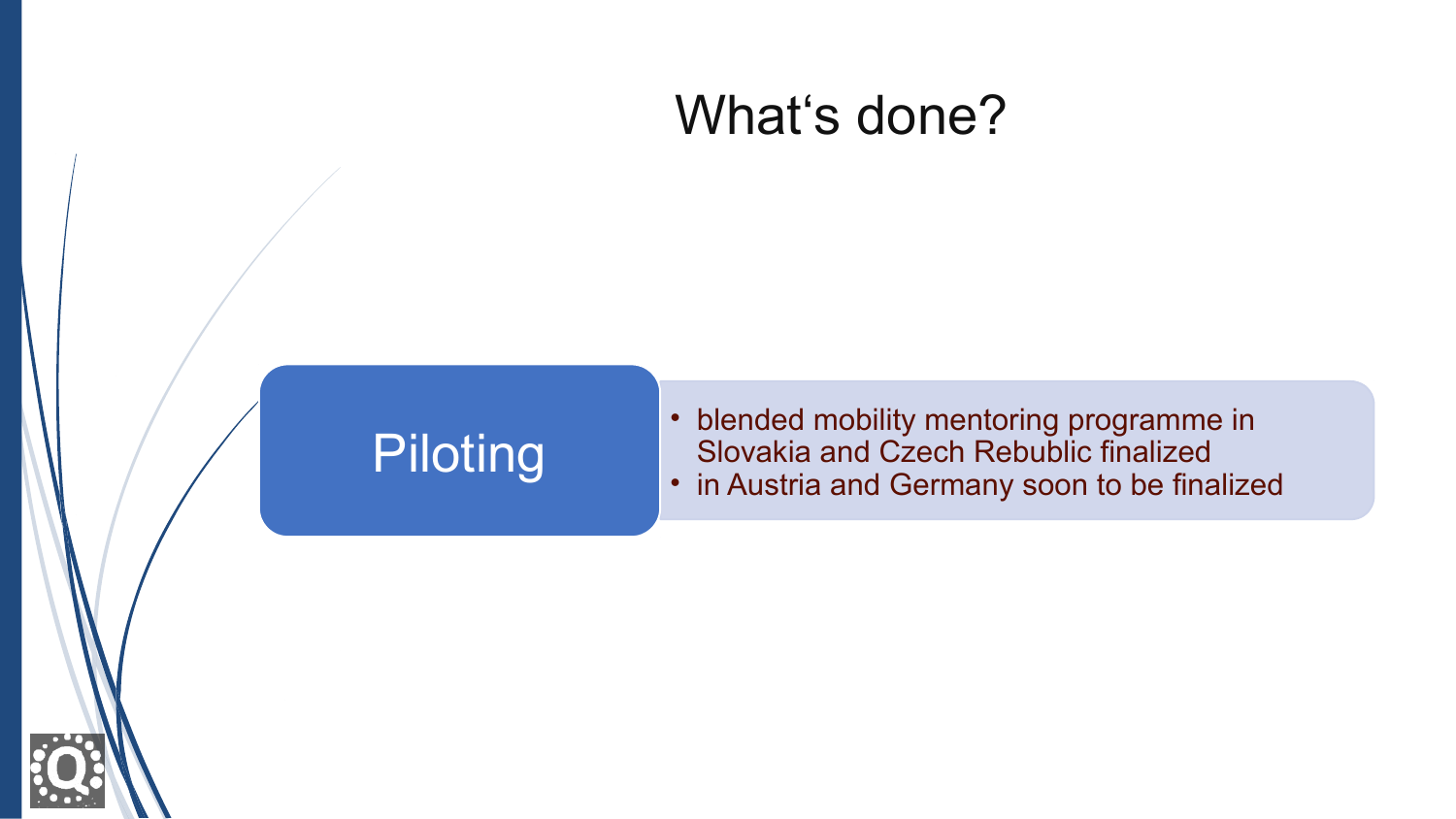### Structure of the mentoring programme

5 days

14 modules

2 hours inc. discussion, reflection / module goal-related (instrumental)

24 participants

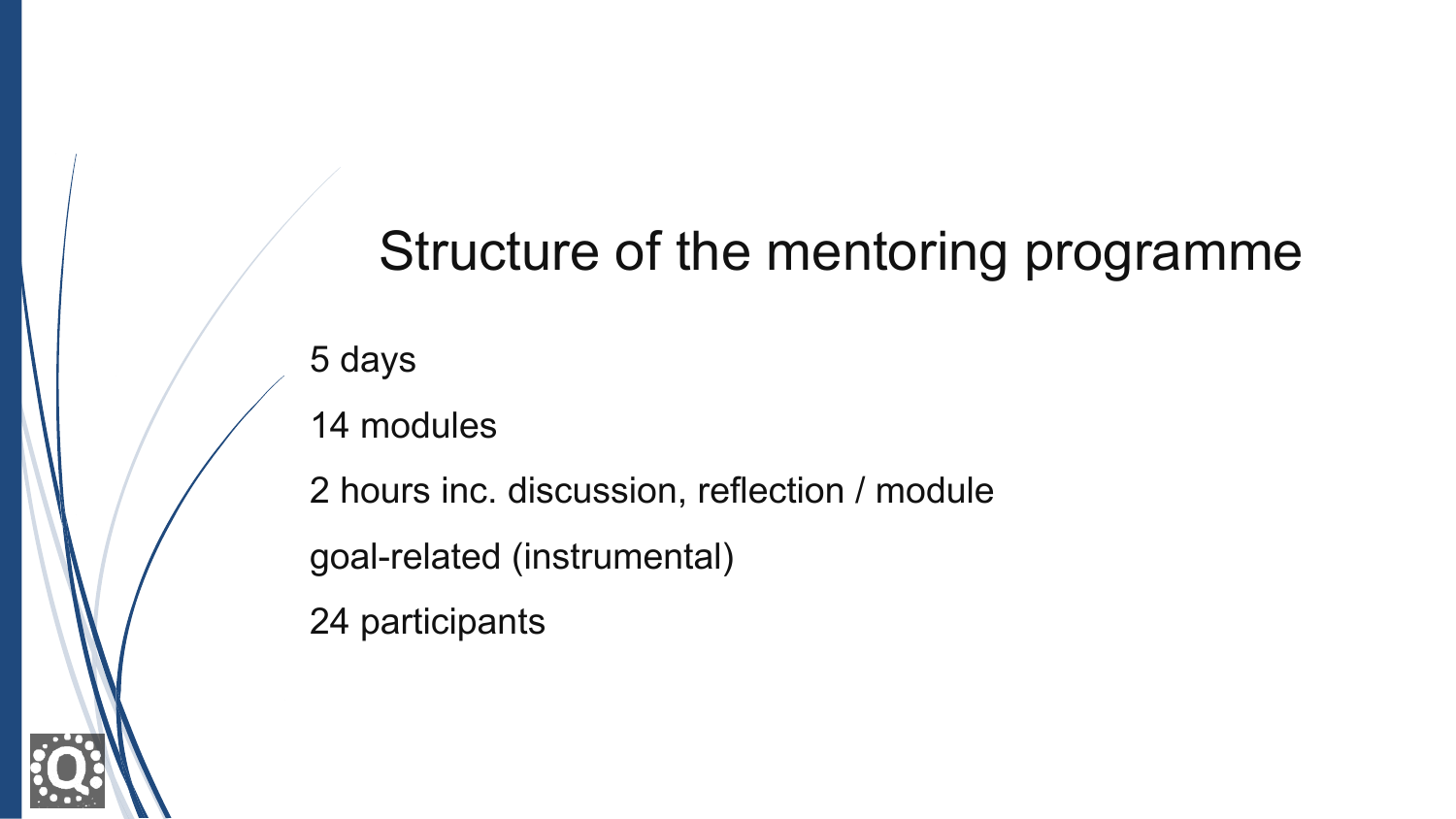# Elements and modules Structure of the mentoring programme

Context (face-to-face mentoring) Structure (group mentoring) Goal-related (preparation for the certification) Infrastructure (mentors = experienced practitioners) Dosage (5 days, 14 modules, 2 hours inc. discussion, reflection / module)

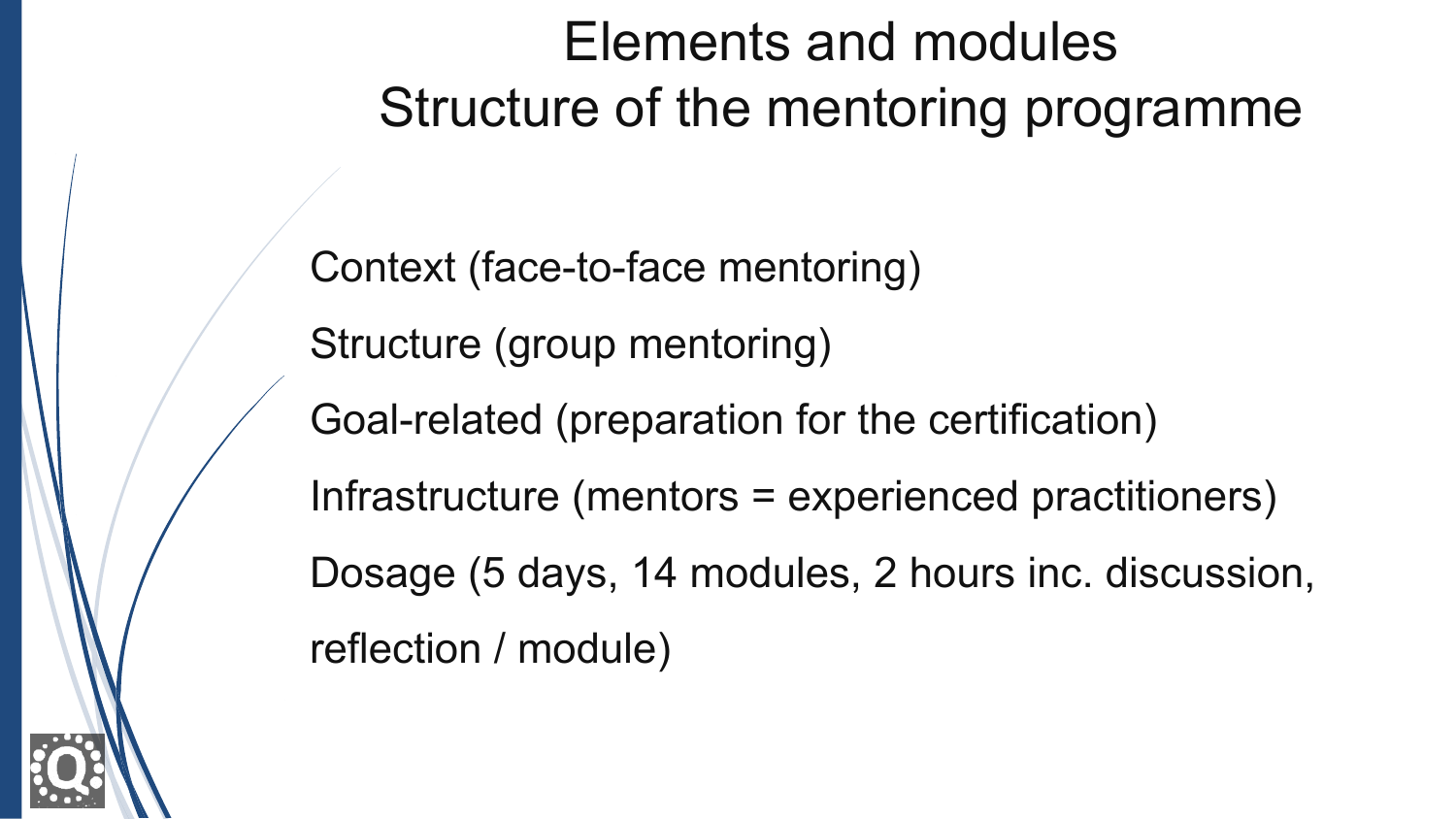### Each module should be focused on



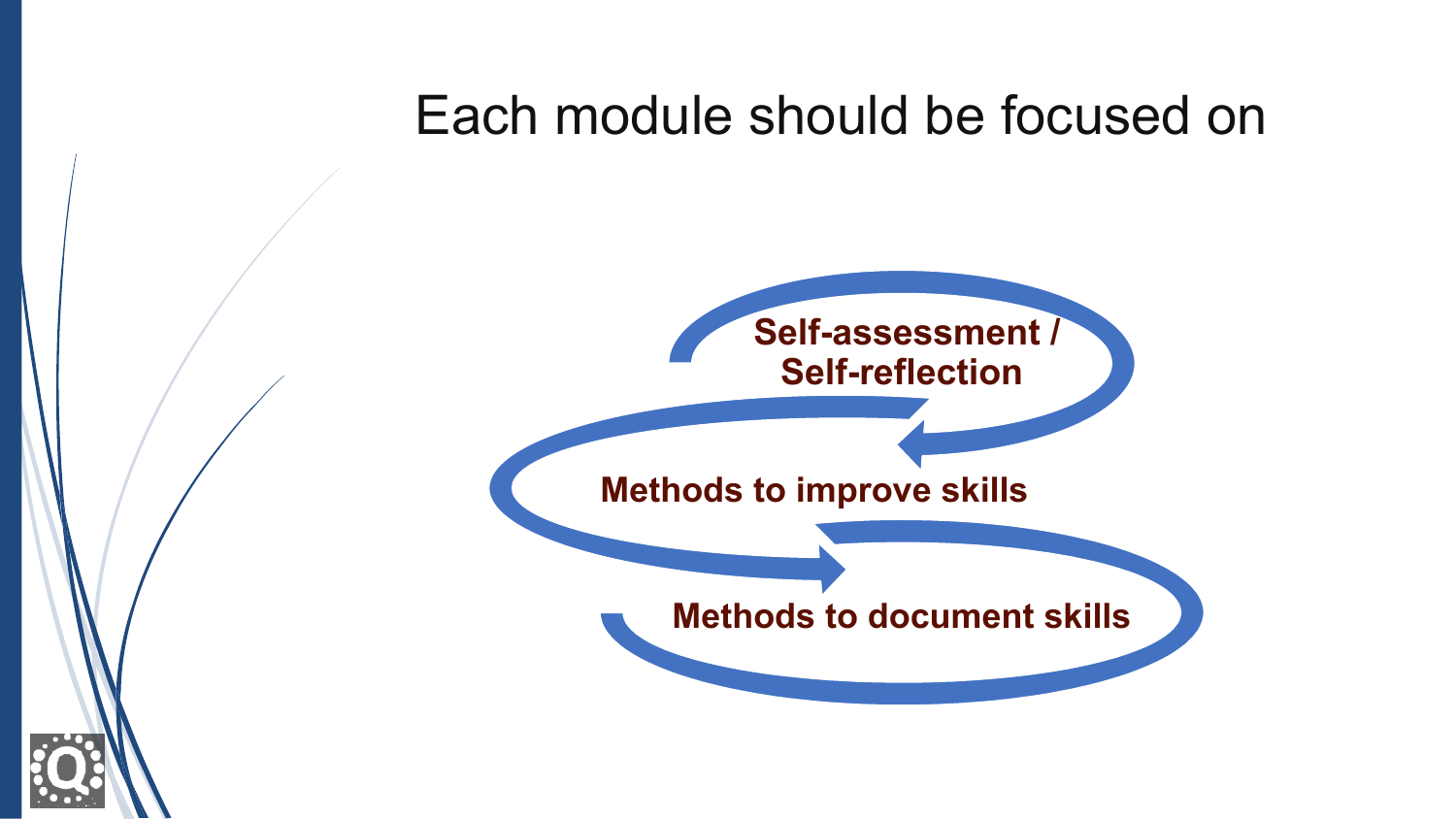

### Mission and Vision; Marketing

Mission statement and vision. How to communicate it to clients and partners. Outreach, communication, marketing strategies; basic principles.



Ethics in Career Guidance • Ethical aspects of counselling (for example social justice and inclusion)



Networking and Partnership Networking strategies, partnerships, referral of the client to other services. Involving external partners in service provision.



Labour Market Information and Distance Counselling l Trends (e.g., globalization, growing complexity, precarisation, demographic change, lifelong learning, and diversity; LMI´s use in CG l ICT: Distance/online counselling, blended counselling, flipped classroom pedagogy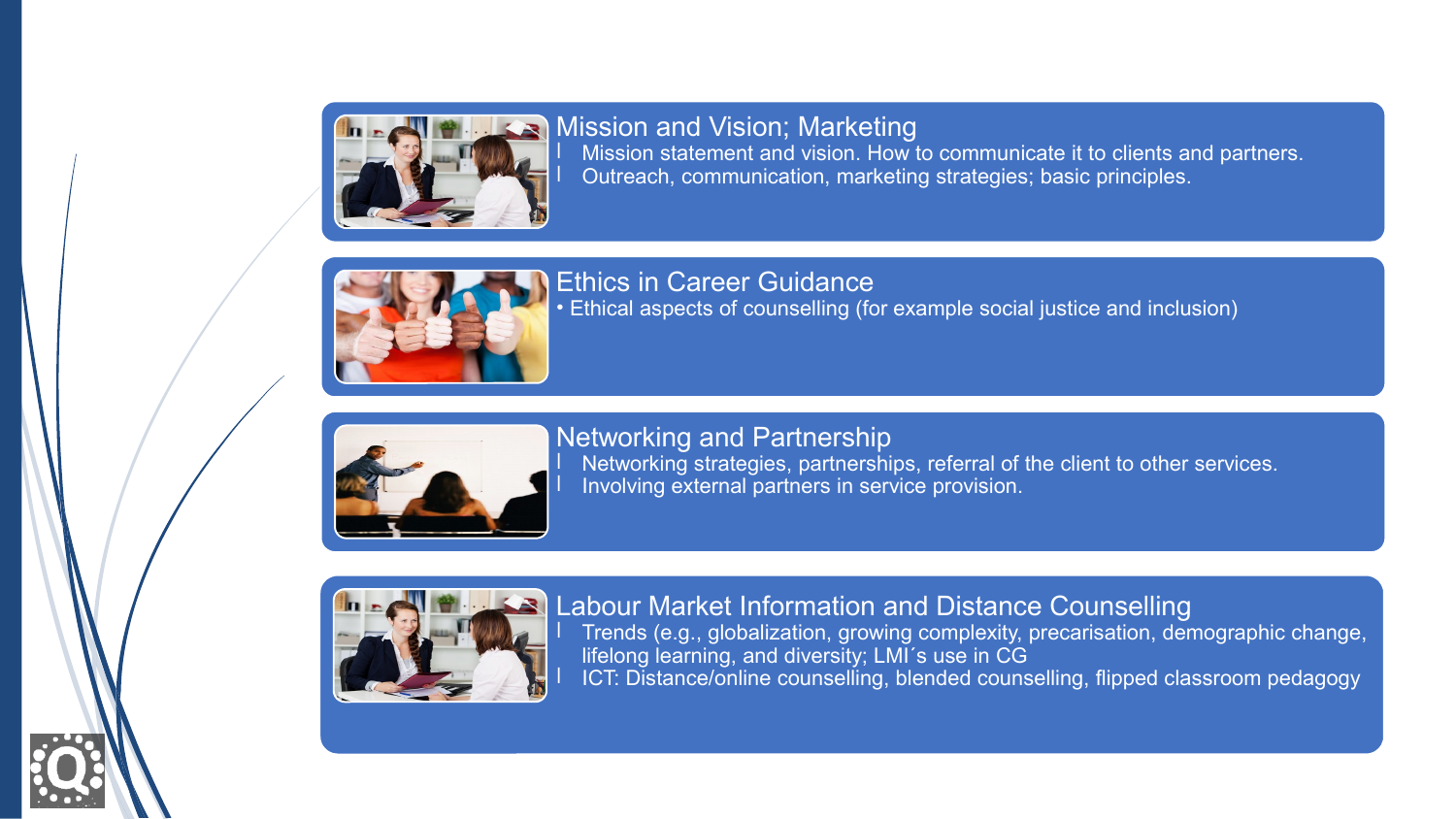

#### Guidance approaches & counselling techniques

- Theoretical basis on development processes
- **Discrimination**
- Counselling / coaching techniques



### Career, social and pedagogical outcomes/outputs & Measuring feedback and impact

Outcomes of career guidance (personal, social, economic, ...) Pedagogical and learning outcomes (for example didactical skills) Social outcomes and job seeking techniques



#### Personalization of the service and Gender and equality Guidance in specific life situations Gender issues and equality Distance counselling (online counselling, flipped classroom pedagogy, ...)

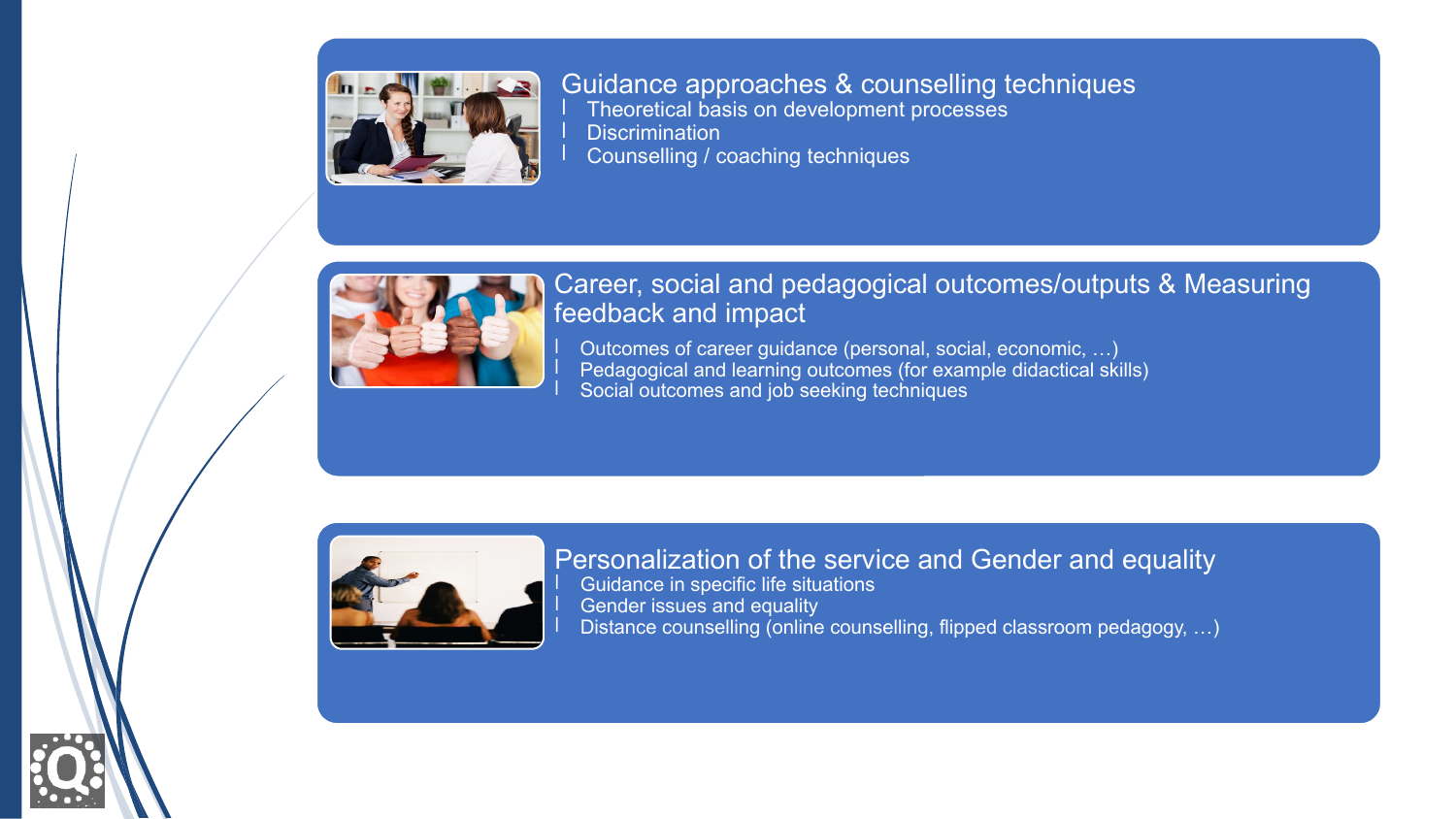

#### Intake and needs analysis Assuring full information of the client Clarification and identification of needs/objectives, identifying expectations, making doubts and fears explicit, contracting common goals of the guidance process



Tools - Personality, Portfolio, Assessment Tools and techniques for analysing factors of career decision making Career portfolios: steps in building career portfolios Assessments; ethics of assessments and testing



Decision-making techniques and Action Planning Supporting decision-making and widening opportunities Tools and techniques for analysing personality traits and guiding decision-making



Reflection of own practise and Quality assurance/development Self-reflective and self-analysis techniques: personal development and training plan Quality assurance and development, quality cycle l Measuring feedback and impact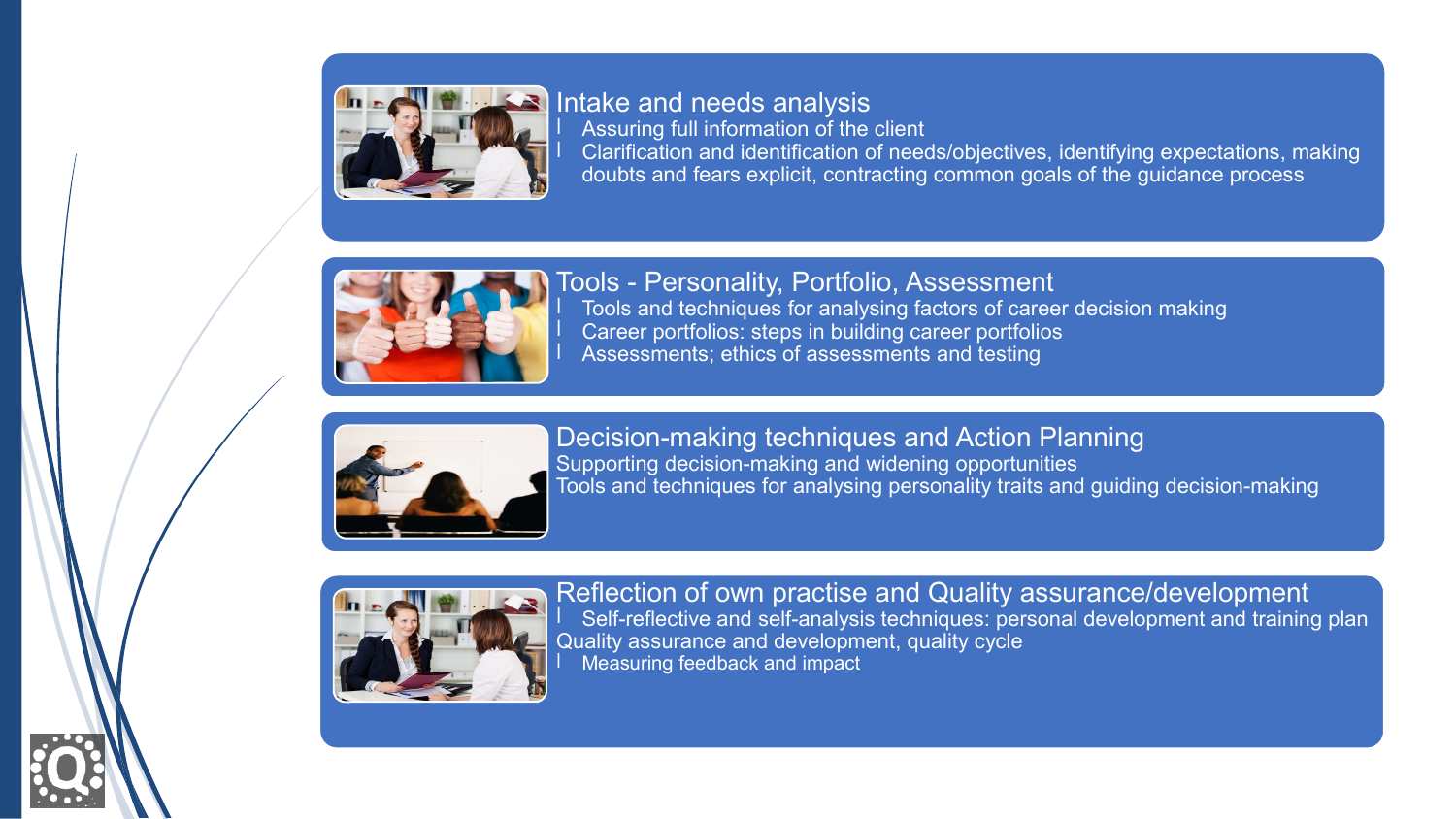

Research and Development (evidence based practice) l Research and development: monitoring existing professional and scientific resources, current research topics in CG, basics of scientific method



Methodological/Operational procedures l Internal methodological guide/procedure l Budgeting, acquisition and sustainability of necessary organisational procedures, financial planning, controlling, working-time management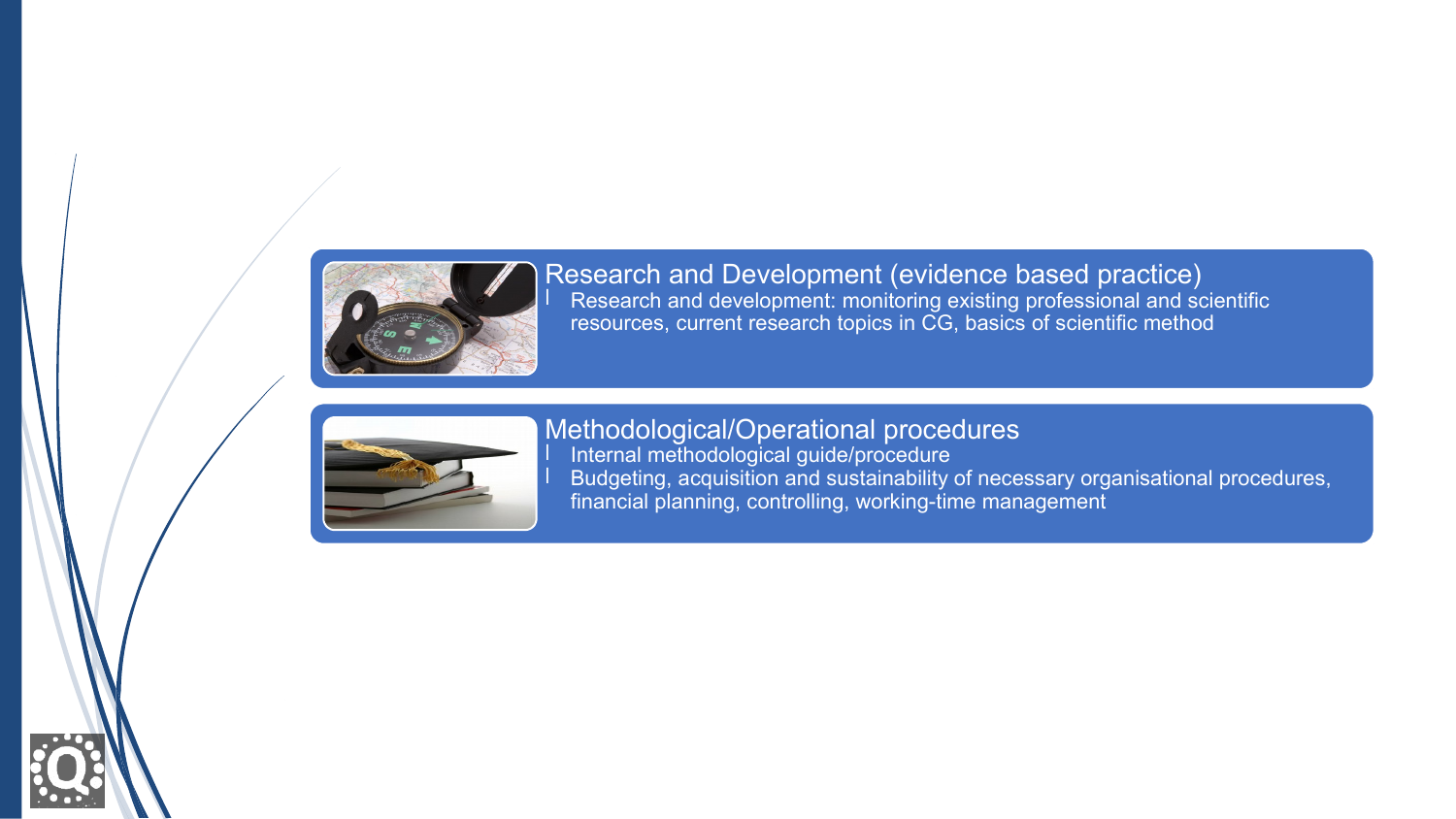## Feedback from the participants

| Module                                             | Score (higher is better) |
|----------------------------------------------------|--------------------------|
| Mission and vision                                 | 4.56                     |
| Outputs and outcomes                               | 4.44                     |
| <b>CMS</b>                                         | 4.35                     |
| Reflection of own practice and quality development | 4.33                     |
| Intake and contracting                             | 4.31                     |
| Networking and partnerships                        | 4.19                     |
| <b>Ethics</b>                                      | 4.17                     |
| Decision making and action planning                | 4.17                     |
| <b>Theoretical basis</b>                           | 4.06                     |
| <b>Tools</b>                                       | 3.93                     |
| Basis in counselling                               | 3.87                     |
| Marketing                                          | 3.78                     |
| Labour market                                      | 3.56                     |
| Personnalization and equality                      | 3.47                     |
| Distance counselling                               | 3.18                     |

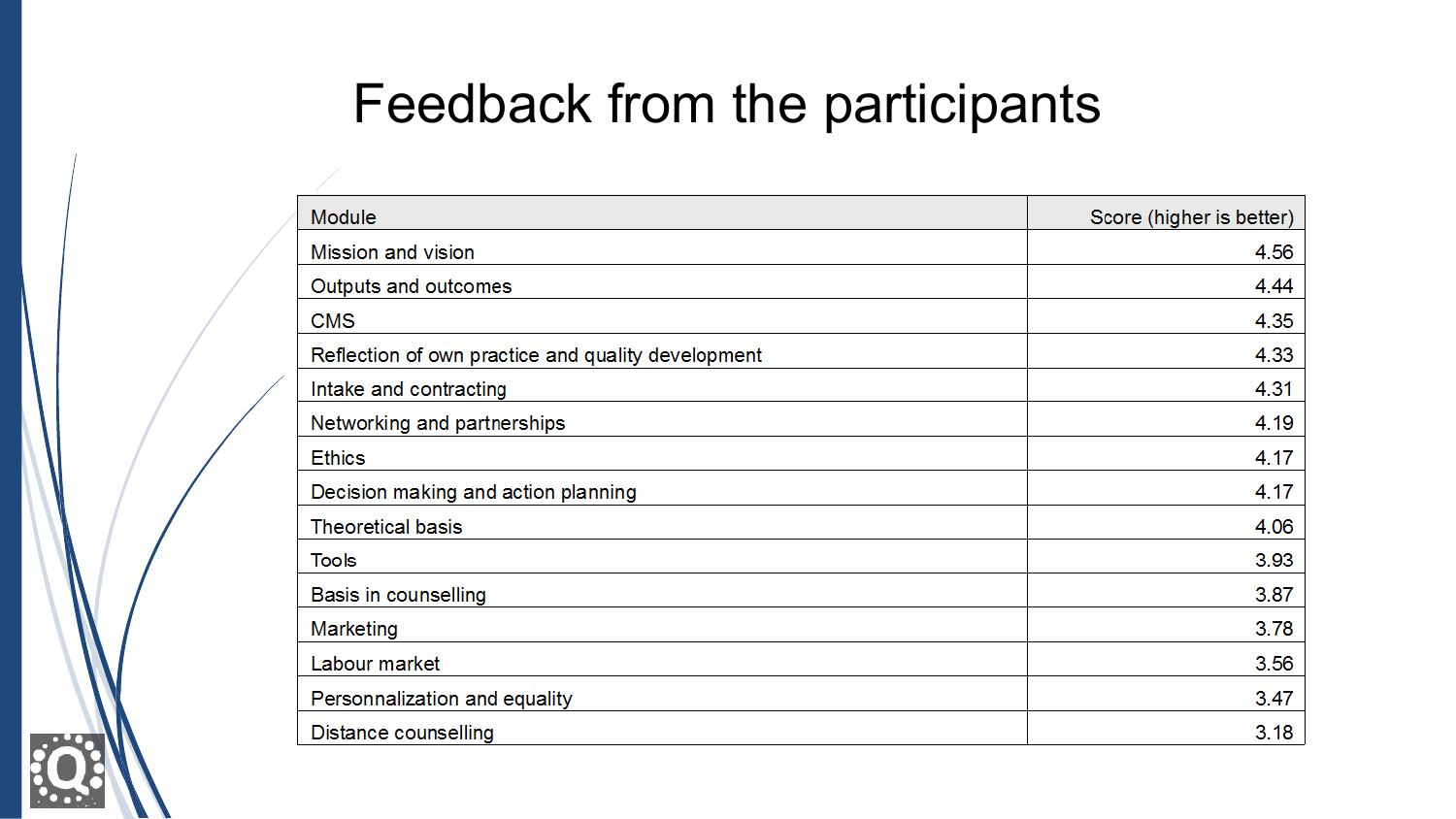### Feedback from the participants

". More discussion. More time for self-reflection. I am an experienced counsellor, I can find information myself. I want to discuss with others about what I do, for whom and how. Some exercises or theoretical inputs could have been done at home before the meeting."

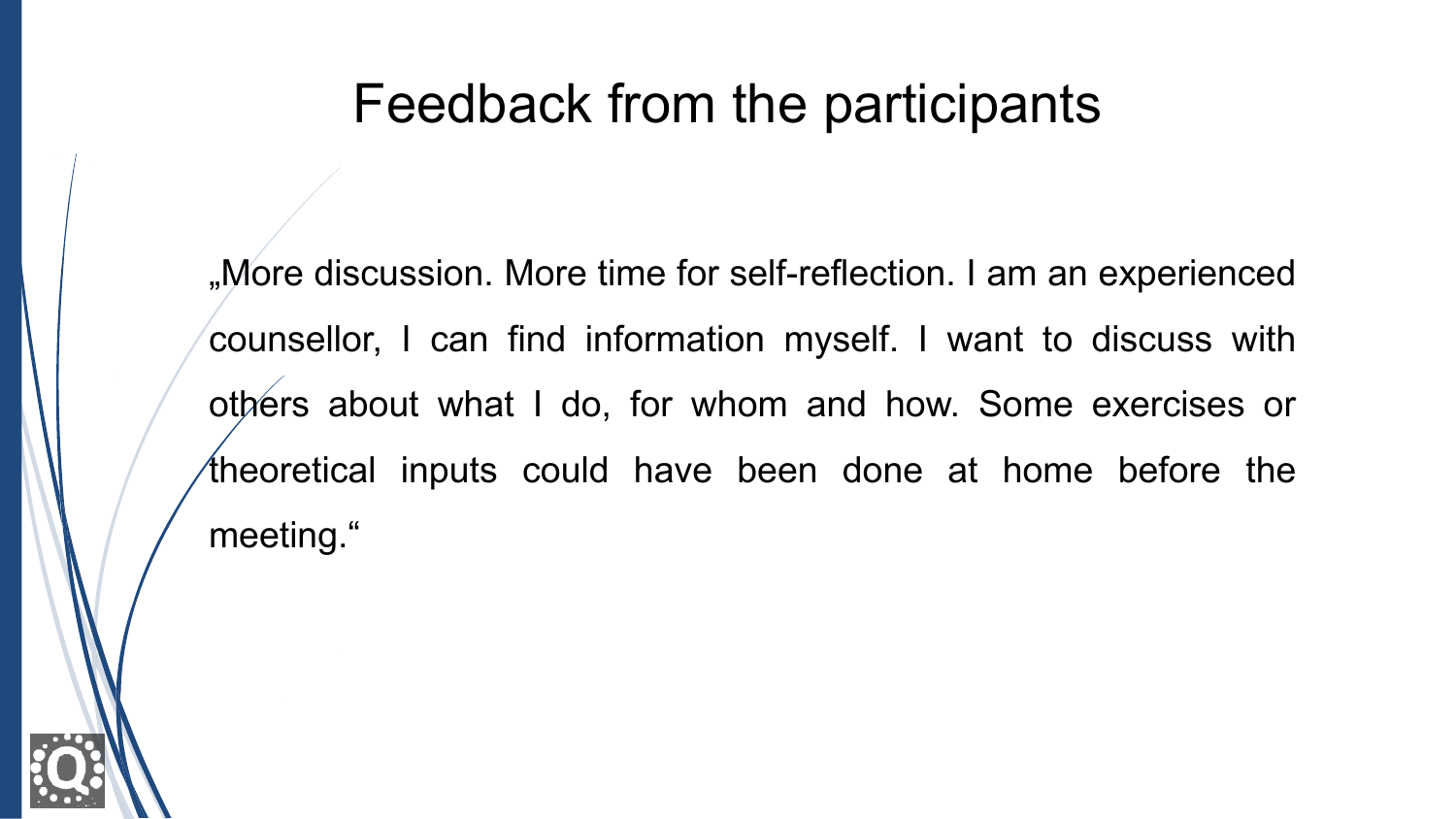## Recommendations

- •- Combination of self-study and group meetings facilitated by the mentors
- Modules (themes, topics) adapted for self-study including also examples of good practise
- Group mentoring using the advantages of the dynamics of the group work
- One–to–one mentoring may be added
- Cafeteria (flexible structure in modules according to the needs of candidates, to attend the complex programme is not a must)

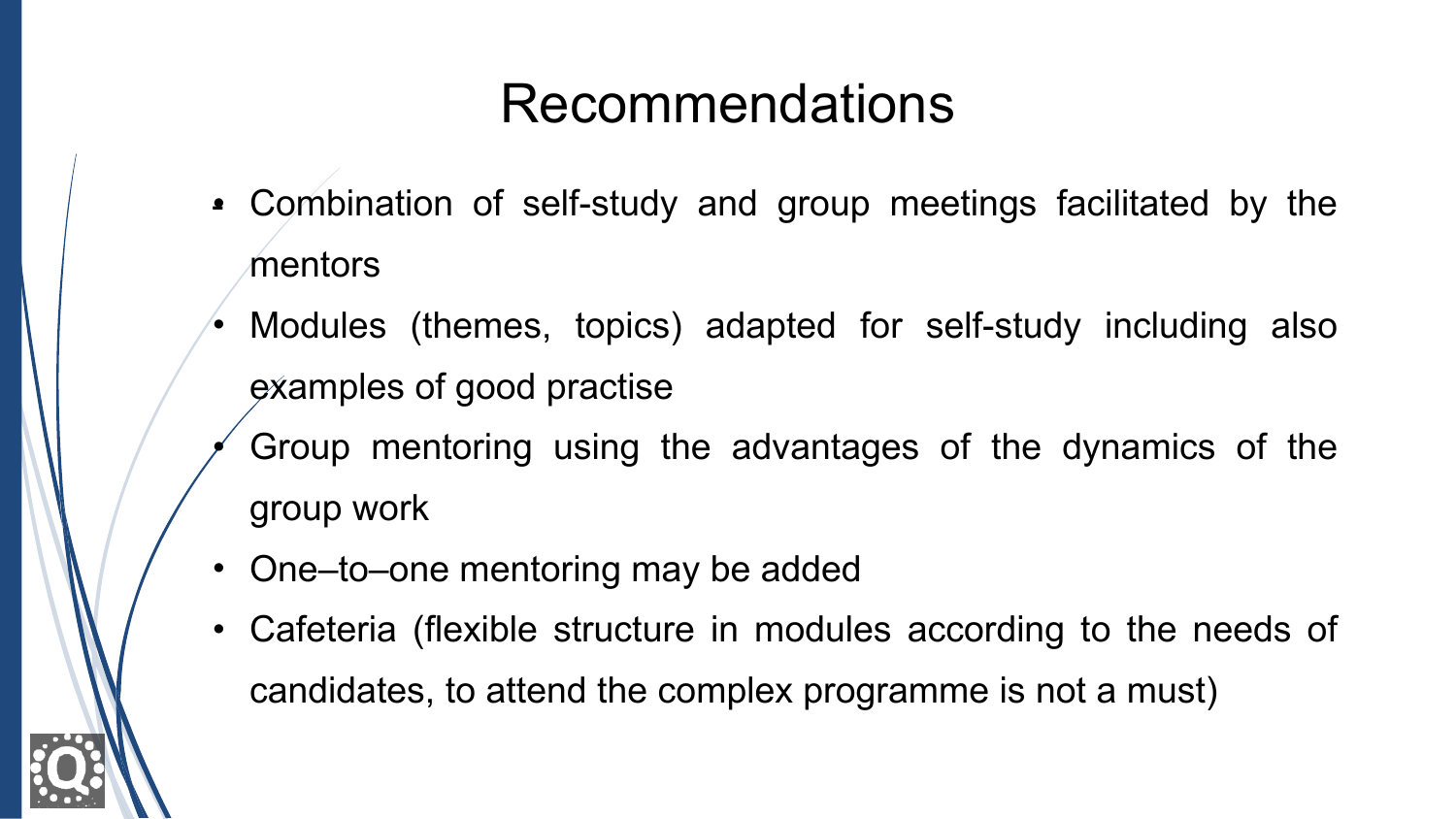### The next step ...

### **Optimization**

- action plan towards optimization based on expert and client feedback on structure, content, usability …
- the final version will be presented at the IAEVG conference in Bratislava / Brno in September 2019